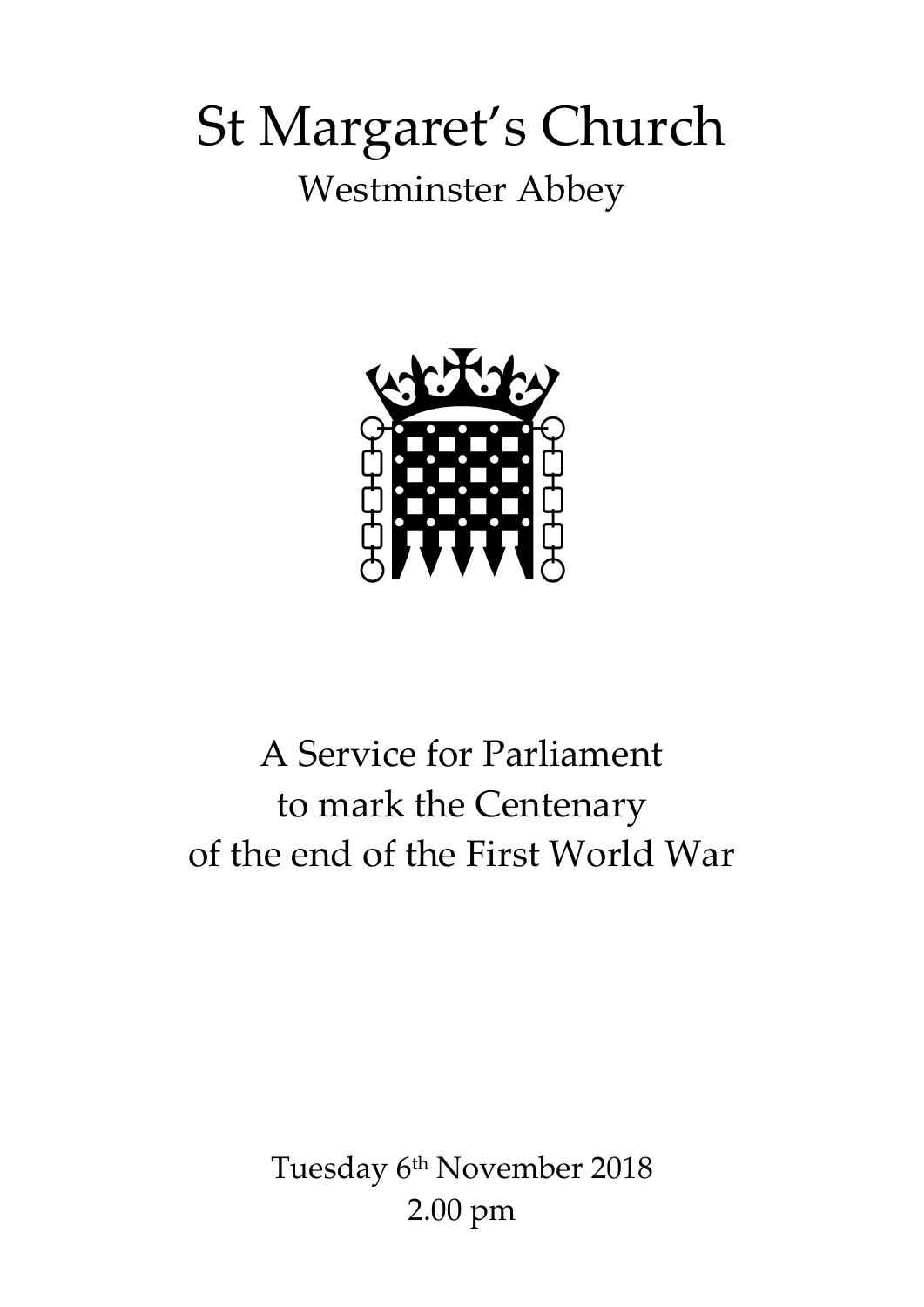#### PARLIAMENT AND THE FIRST WORLD WAR

No one in the United Kingdom was immune to the horrors of the First World War, whether they were at the front, in a reserved occupation, or an anxious relative beset with worry on behalf of loved ones. Parliament—its Members and staff were no different. 264 MPs served in the First World War, with 22 of these making the ultimate sacrifice. Of the 323 members of the Lords who served, 24 were killed and the Prime Minister, Herbert Asquith (later Earl of Oxford and Asquith) lost his son Raymond at the Battle of the Somme. Many more Members' sons and House staff were also killed, now remembered on the war memorial in Westminster Hall.

The centenary of the end of the First World War is a good moment to reflect on how democracy operated in a time of crisis and how the balance between security and liberties was managed. As the war progressed, MPs travelled back and forth from the front line to debate and vote on key legislation in Parliament. The laws passed significantly influenced the strategy of the war and wider social changes. For example, the Munitions of War Act 1915 facilitated a huge increase in women entering the workplace, whilst the Military Service Act 1916 introduced conscription to sustain the war effort.

The role that women played in the war must not be forgotten, and the centenary offers a chance to reveal some of their voices, such as that of 2nd Viscountess Rhondda: a suffragette and daughter of an MP, she survived the sinking of the Lusitania and helped to rally women to serve both on the Home Front and in France. She also went on to fight a famous test case in an attempt to take her seat in the House of Lords.

*Speaker's Advisory Group on World War One Commemorations*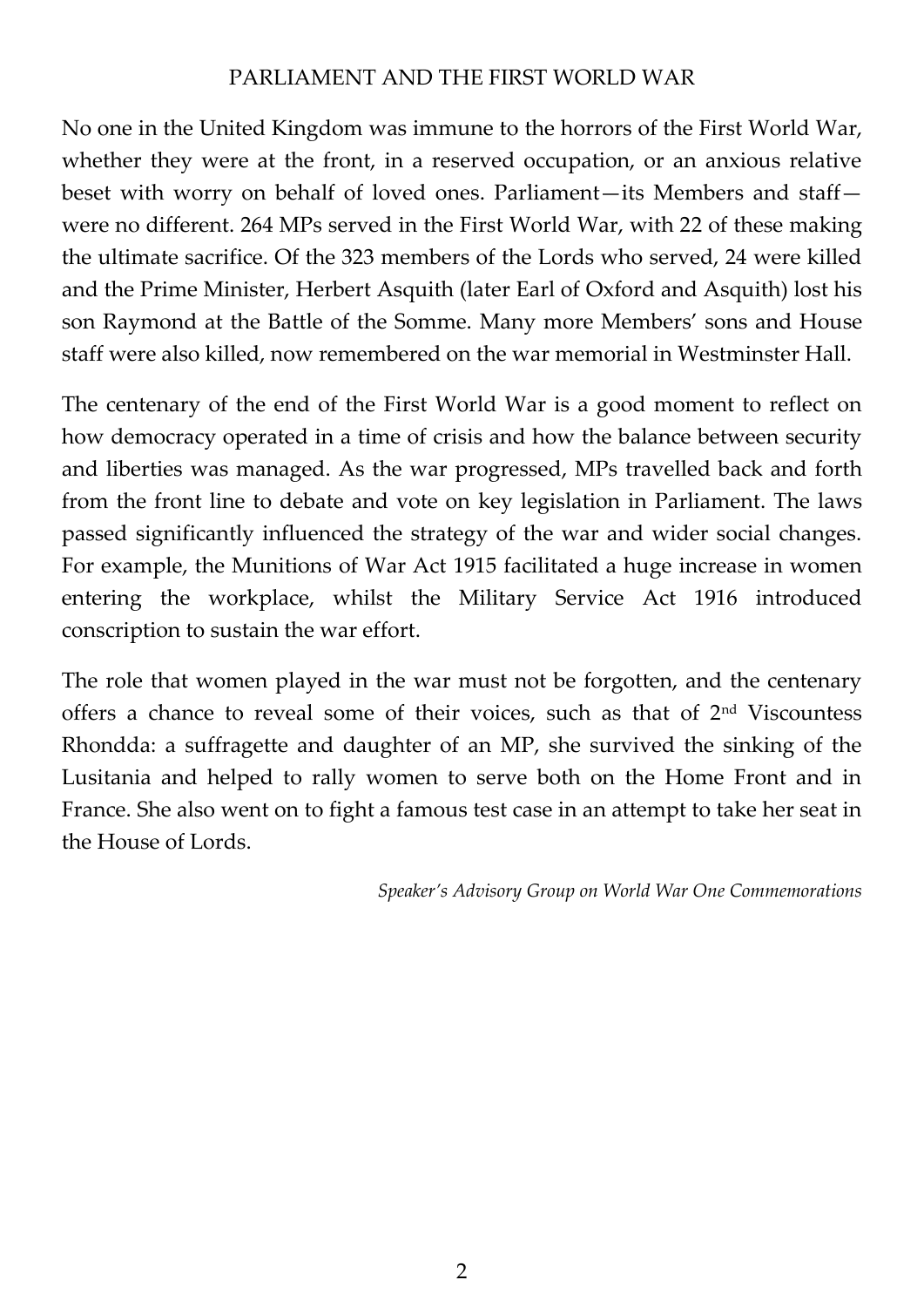*Members of the congregation are kindly requested to refrain from using private cameras, video, or sound recording equipment. Please ensure that mobile phones and other electronic devices are switched off.*

*The whole of the church is served by a hearing loop. Users should turn their hearing aid to the setting marked* T.

*The service is conducted by the Reverend Jane Sinclair, Rector of St Margaret's Church.*

*The service is sung by the Choir of St Margaret's Church, conducted by Richard Pearce.*

*The organ is played by James McVinnie.*

*Music before the service*

Prelude in E flat BWV 552i *Johann Sebastian Bach (1685–1750)* Elegy *George Thalben-Ball (1896–1987)*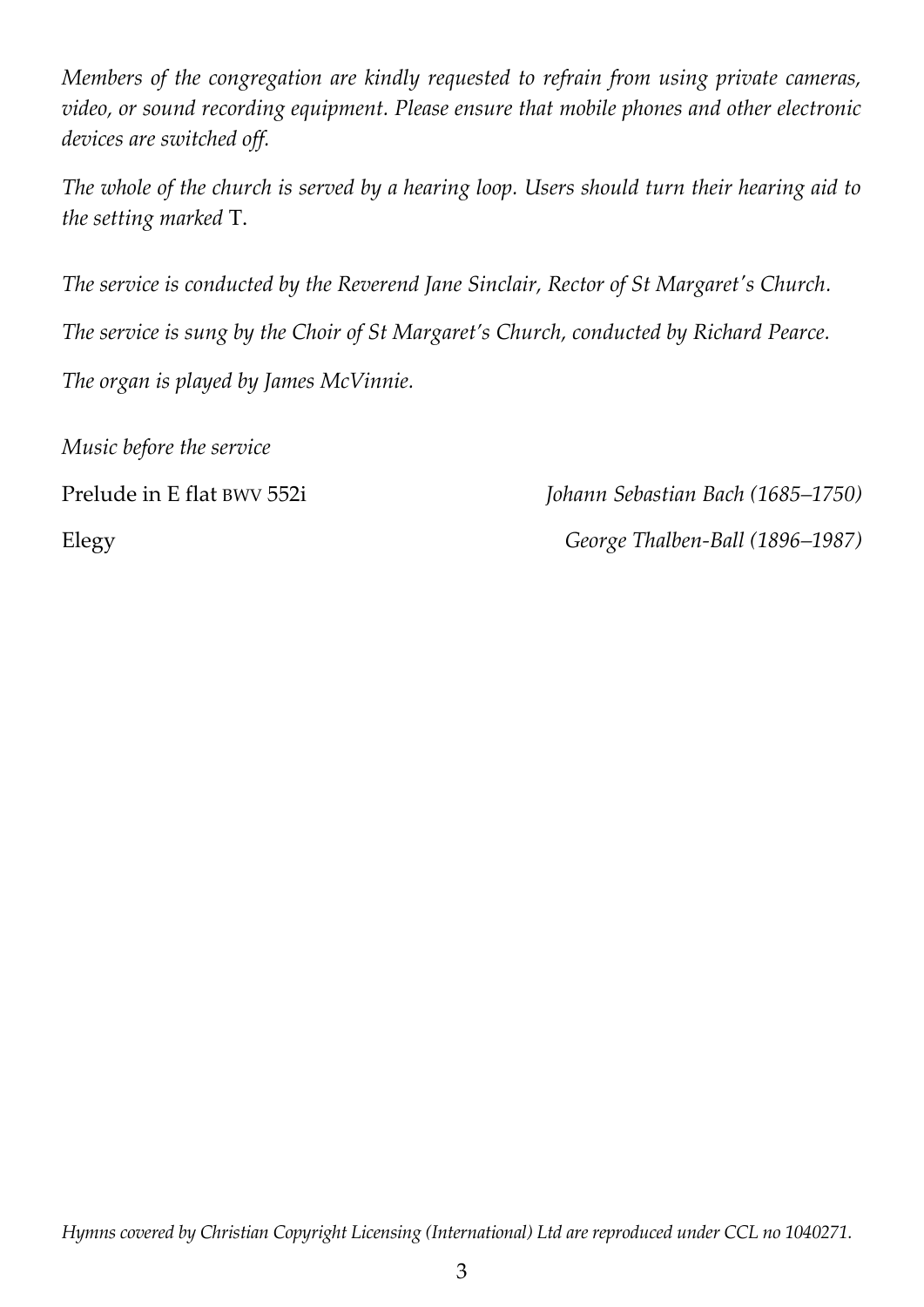## ORDER OF SERVICE

*All stand to sing*

THE HYMN

*during which the procession enters the church, and two candles, one of Remembrance and one of Peace, are borne to the Sanctuary.*



GOD, our help in ages past, our hope for years to come, our shelter from the stormy blast, and our eternal home; O

under the shadow of thy throne thy saints have dwelt secure; sufficient is thine arm alone, and our defence is sure.

Before the hills in order stood, or earth received her frame, from everlasting thou art God, to endless years the same.

A thousand ages in thy sight are like an evening gone, short as the watch that ends the night before the rising sun.

Time, like an ever-rolling stream, bears all its sons away; they fly forgotten, as a dream dies at the opening day.

O God, our help in ages past, our hope for years to come, be thou our guard while troubles last, and our eternal home.

*St Anne 417 NEH probably by William Croft (1678–1727) Isaac Watts (1674–1748) Organist of Westminster Abbey 1708–27 after Psalm 90: 1–5*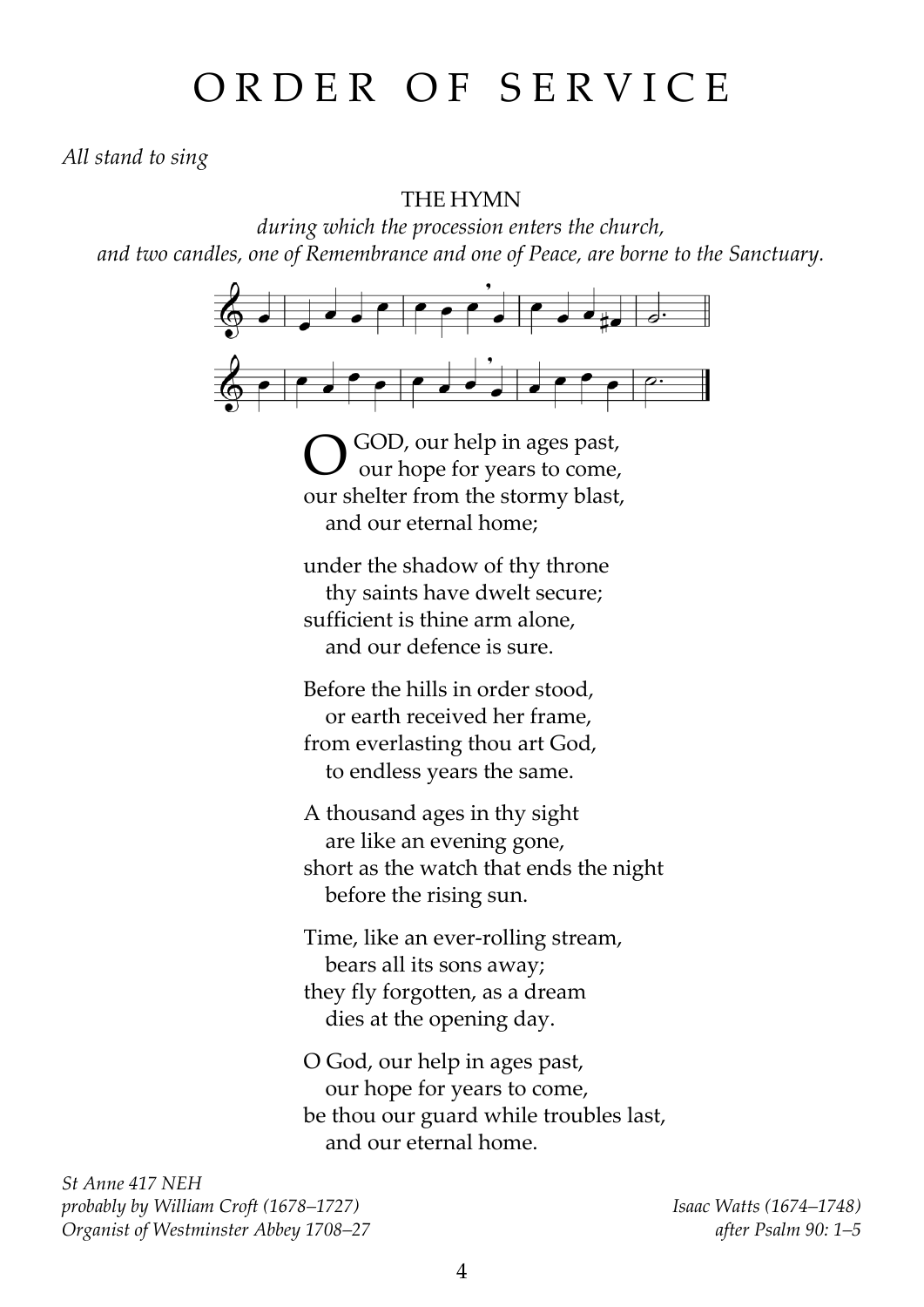*The Reverend Jane Sinclair, Rector of St Margaret's Church, gives*

## THE BIDDING

NE hundred years ago this week parliamentarians gathered in the House of Commons and the House of Lords to receive the formal announcement of the acceptance of the terms of the Armistice imposed on Germany by the Allies and the United States of America. On hearing the news, both Houses immediately left their chambers, and came here to St Margaret's to give thanks to God for the cessation of hostilities after four years of unforgiving and traumatic warfare. O

Today we commemorate a pivotal moment in the history of this nation, and of Europe and the wider world. We remember the sacrifices of those parliamentarians and parliamentary officers and staff who gave their lives during the First World War, or who were injured. We remember those politicians and civil servants whose decisions governed the conduct of the war, and the unexpected results which emerged. Not least, the experience of the First World War accelerated the beginnings of suffrage for women, and opened the possibility of women standing as candidates for election to Parliament. It saw the abolition of property and other restrictions on the franchise for men; and the opening up of employment opportunities in a wide range of workplaces, previously open to men alone, including posts on the parliamentary estate.

We remember, too, the hard truth that the First World War did not prove to be the hoped-for war to end all wars. On behalf of the nation, Parliament has had to face the consequences of armed conflict throughout the twentieth and early twentyfirst centuries.

We make our remembrance today in order to re-commit ourselves to the cause of peace with justice, not only for this nation, but for the world of which we are a part. We give thanks for the faithful service of those who have gone before us, and pray for the gifts of God's mercy, wisdom and guidance in the years to come.

*The Rector says*

## THE COLLECT

Let us pray.

GOD, who wouldest fold both heaven and earth in a single peace: let the design of thy great love lighten upon the waste of our wraths and sorrows; and give peace to thy Church, peace among nations, peace in our dwellings, and peace in our hearts; through Jesus Christ our Lord. **Amen.** O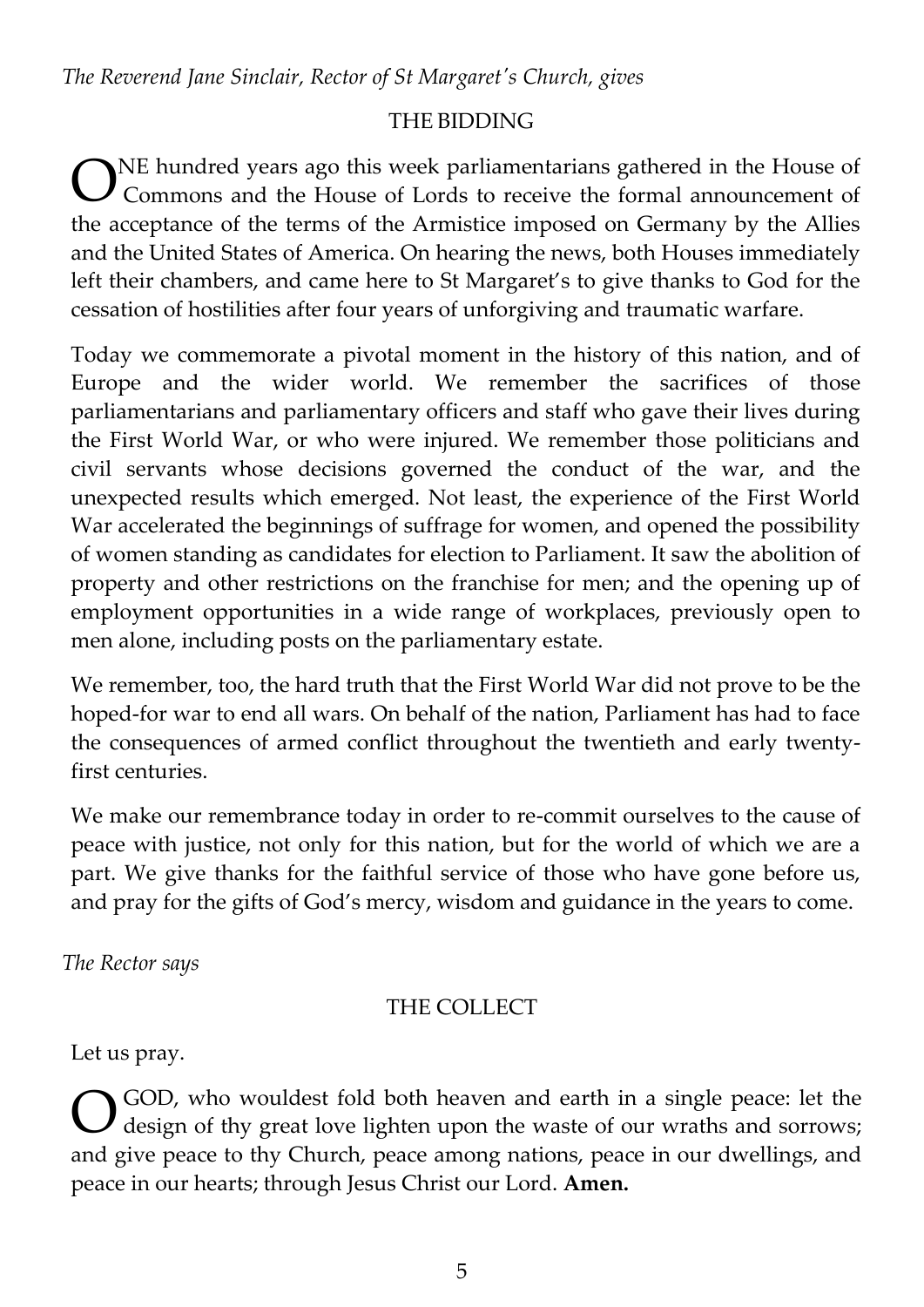*All sit. The Right Honourable John Bercow MP, Speaker of the House of Commons, reads*

#### THE FIRST READING

Immediately after Prayers, the PRIME MINISTER, Mr. Lloyd George, rose, and said:

R. Speaker, I beg to move, 'That this House do now adjourn.' The Armistice,  $\mathbf{M}^{\text{R. Speaker, I beg to move, 'That this House do now adjournal.' The Armistice, as has already been announced in the Press, was signed this morning at the data.$ five o'clock, after a discussion which was prolonged all night. Thus at eleven o'clock this morning came to an end the cruellest and most terrible War that has ever scourged mankind. I hope we may say that thus, this fateful morning, came to an end all wars. This is no time for words. Our hearts are too full of a gratitude to which no tongue can give adequate expression. I will, therefore, move "That this House do immediately adjourn, until this time To-morrow, and that we proceed, as a House of Commons, to St. Margaret's, to give humble and reverent thanks for the deliverance of the world from its great peril."

*Hansard, 11th November 1918*

*The choir sings*

#### THE PSALM

 $\bigcirc$ OD is our hope and strength :

 $\mathbf{C}^{\text{OD}}$  is our hope and strength :<br>a very present help in trouble.

Therefore will we not fear, though the earth be moved :

and though the hills be carried into the midst of the sea.

Though the waters thereof rage and swell :

and though the mountains shake at the tempest of the same.

The rivers of the flood thereof shall make glad the city of God :

the holy place of the tabernacle of the most Highest.

God is in the midst of her, therefore shall she not be removed : God shall help her, and that right early.

The heathen make much ado, and the kingdoms are moved :

but God hath shewed his voice, and the earth shall melt away.

The Lord of hosts is with us :

the God of Jacob is our refuge.

O come hither, and behold the works of the Lord : what destruction he hath brought upon the earth.

He maketh wars to cease in all the world :

 he breaketh the bow, and knappeth the spear in sunder, and burneth the chariots in the fire.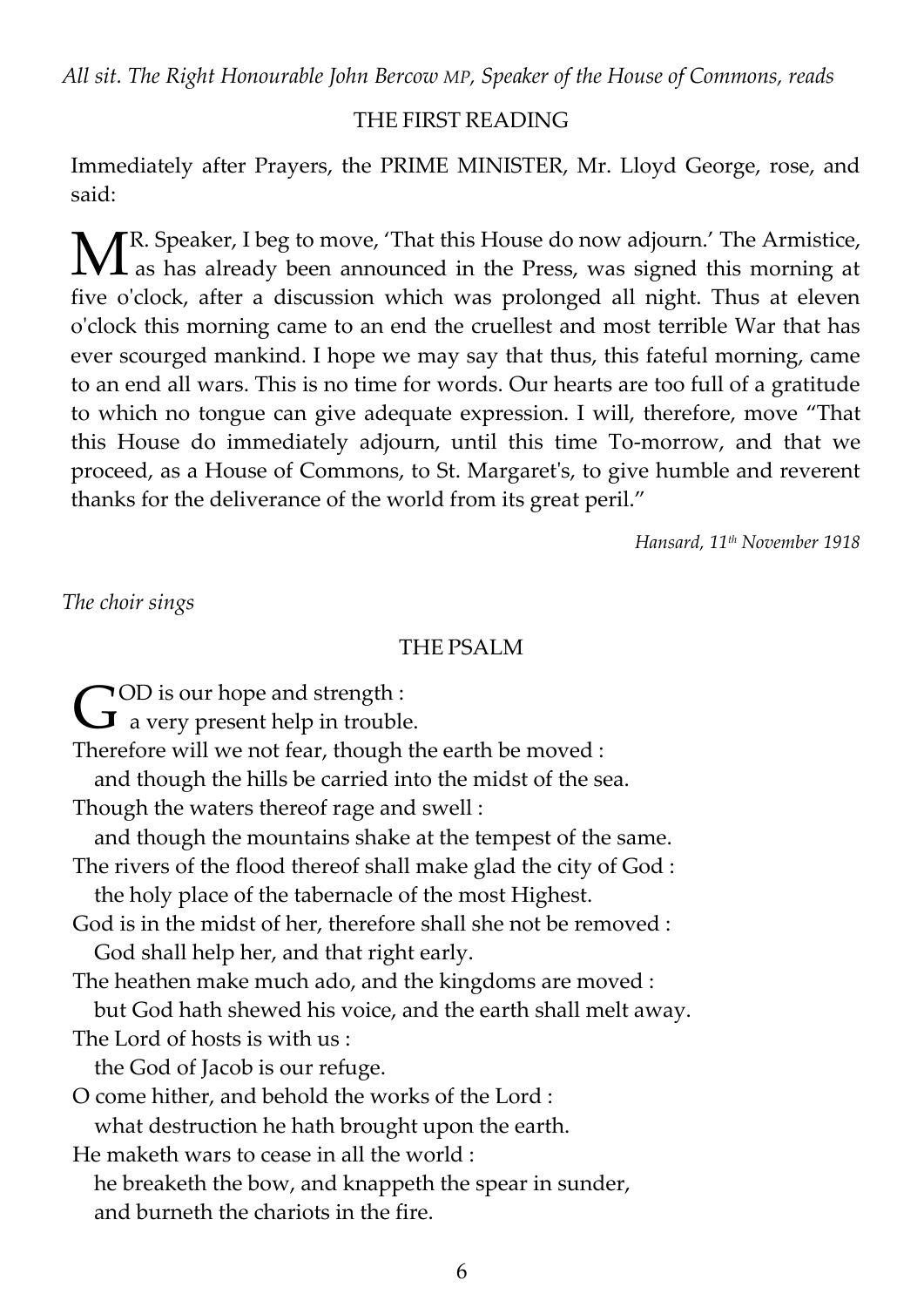Be still then, and know that I am God :

I will be exalted among the heathen, and I will be exalted in the earth.

The Lord of hosts is with us :

the God of Jacob is our refuge.

*after Martin Luther (1483–1546) Psalm 46*

*The Right Honourable The Lord Fowler, Lord Speaker, reads*

## THE SECOND READING

HEN Jesus saw the crowds, he went up the mountain; and after he sat WHEN Jesus saw the crowds, he went up the mountain; and after he sat down, his disciples came to him. Then he began to speak, and taught them, saying:

'Blessed are the poor in spirit, for theirs is the kingdom of heaven.

'Blessed are those who mourn, for they will be comforted.

'Blessed are the meek, for they will inherit the earth.

'Blessed are those who hunger and thirst for righteousness, for they will be filled.

'Blessed are the merciful, for they will receive mercy.

'Blessed are the pure in heart, for they will see God.

- 'Blessed are the peacemakers, for they will be called children of God.
- 'Blessed are those who are persecuted for righteousness' sake, for theirs is the kingdom of heaven.
- 'Blessed are you when people revile you and persecute you and utter all kinds of evil against you falsely on my account. Rejoice and be glad, for your reward is great in heaven, for in the same way they persecuted the prophets who were before you.
- 'You are the salt of the earth; but if salt has lost its taste, how can its saltiness be restored? It is no longer good for anything, but is thrown out and trampled under foot.
- 'You are the light of the world. A city built on a hill cannot be hidden. No one after lighting a lamp puts it under the bushel basket, but on the lampstand, and it gives light to all in the house. In the same way, let your light shine before others, so that they may see your good works and give glory to your Father in heaven.

*St Matthew 5: 1–16*

## THE ADDRESS

*by*

The Right Reverend Tim Thornton Bishop at Lambeth and Bishop to the Forces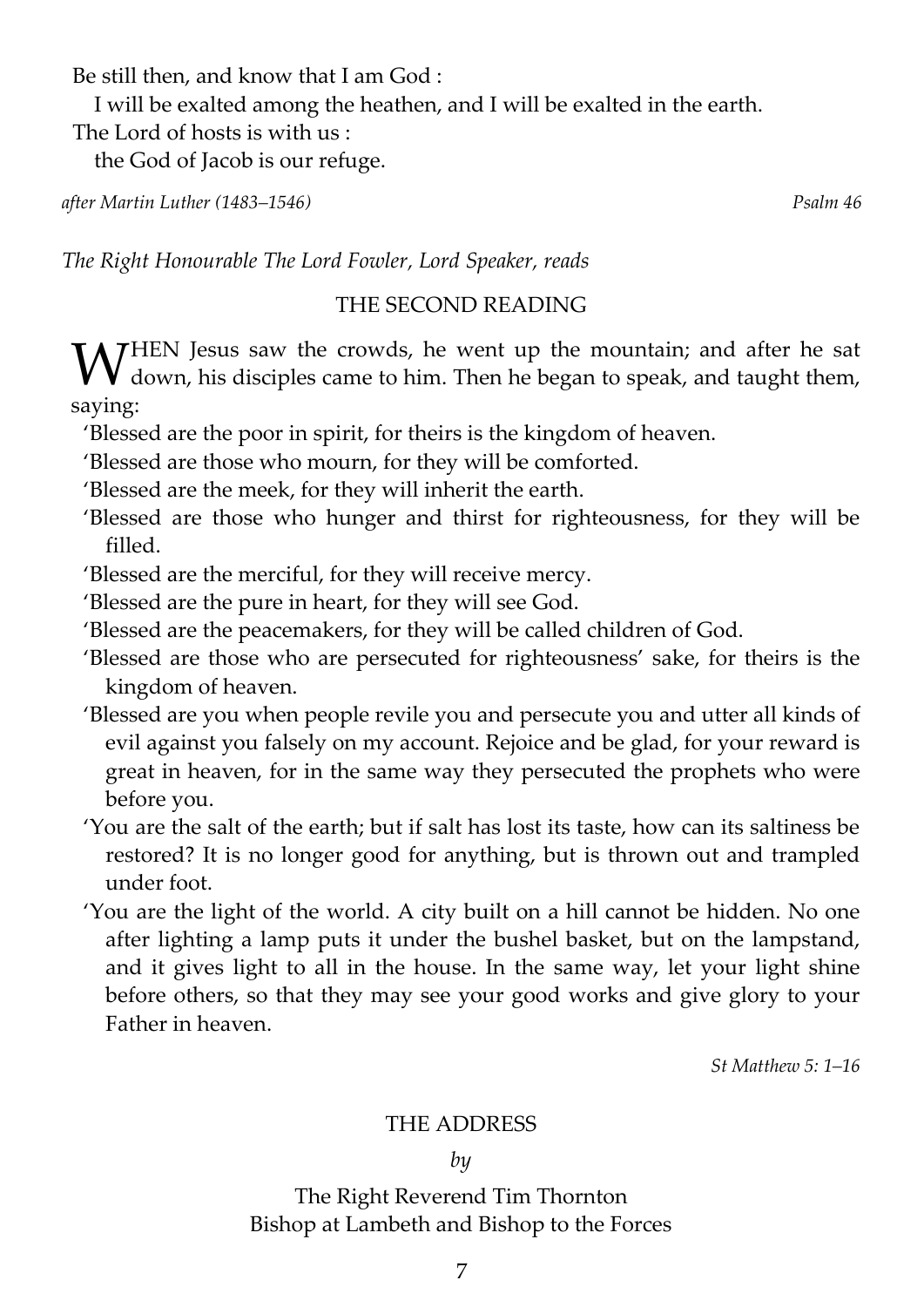THE HYMN



HY kingdom come, O God, thy rule, O Christ, begin; break with thine iron rod the tyrannies of sin. T

Where is thy reign of peace and purity and love? When shall all hatred cease, as in the realms above?

*The choir sings* When comes the promised time that war shall be no more, and lust, oppression, crime, shall flee thy face before?

> *All sing* We pray thee Lord, arise, and come in thy great might; revive our longing eyes, which languish for thy sight.

> > O'er lands both near and far thick darkness broodeth yet: arise, O morning Star, arise, and never set.

*Leighton Hayne (1836–83)*

*St Cecilia 499 NEH Lewis Hensley (1824–1905)*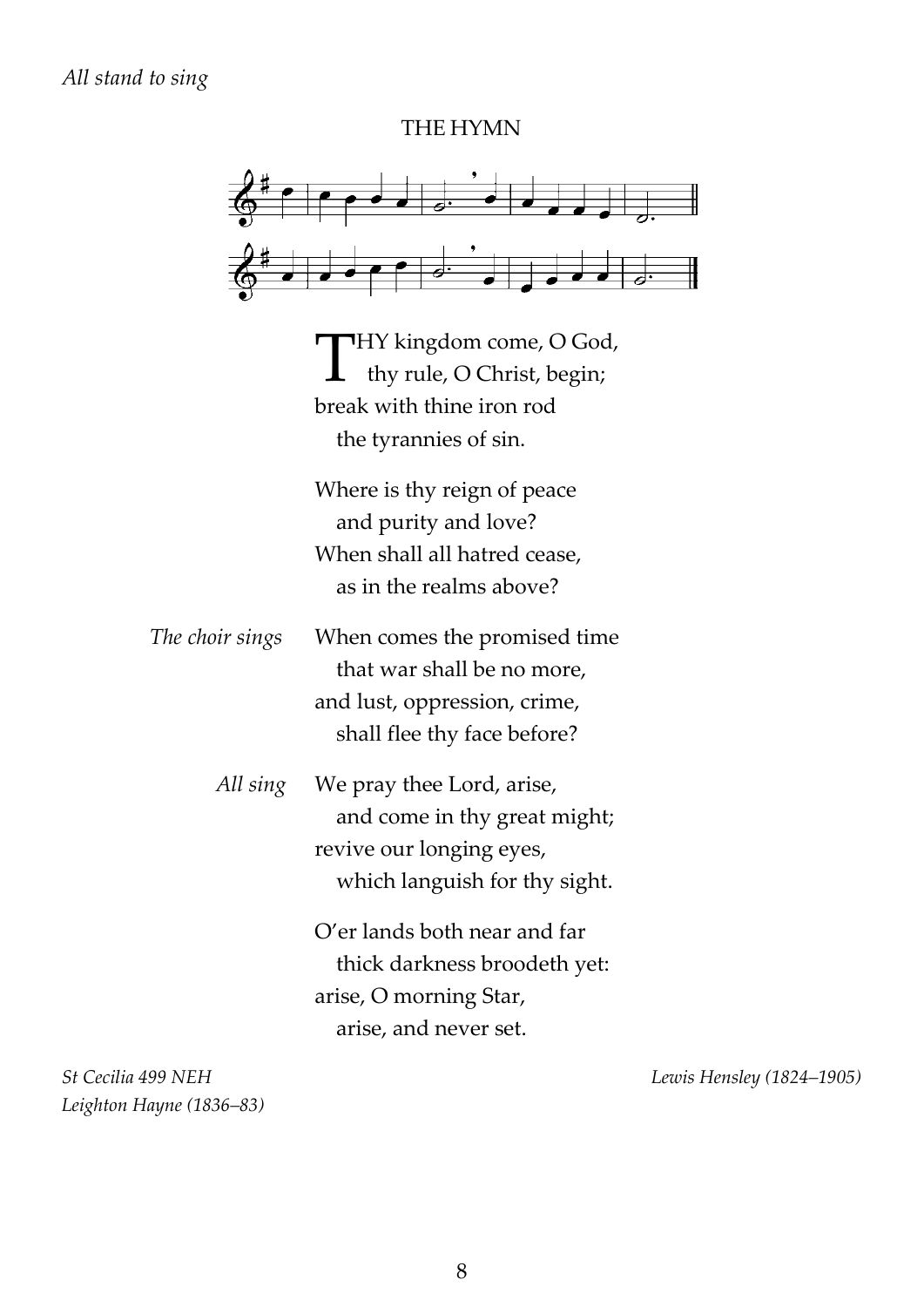*All remain standing. The Reverend Prebendary Rose Hudson-Wilkin, Chaplain to the Speaker of the House of Commons, leads*

#### THE ACT OF REMEMBRANCE

Let us remember before God, and commend to his sure keeping, those who have died for their country in war, those whom we knew and whose memory we treasure, and all who have lived and died in the service of humanity.

*Silence is kept.*

*The choir sings*

THEY shall grow not old as we that are left grow old:<br>Age shall not weary them nor the years condemn. **A** Age shall not weary them nor the years condemn. At the going down of the sun, and in the morning, We will remember them. We will remember them.

*Douglas Guest (1916–96) from* For the Fallen *Organist of Westminster Abbey 1963–81 Laurence Binyon (1869–1943)*

*All remain standing for*

#### THE LAST POST

#### REVEILLE

*The Speaker's Chaplain says*

When you go home, tell them of us and say, 'For your tomorrow, we gave our today.'

*The Kohima Epitaph*

VER-living God, we remember those whom you have gathered from the EVER-living God, we remember those whom you have gathered from the storm of war into the peace of your presence; may that same peace calm our fears, bring justice to all peoples and establish harmony among the nations, through Jesus Christ our Lord. **Amen.**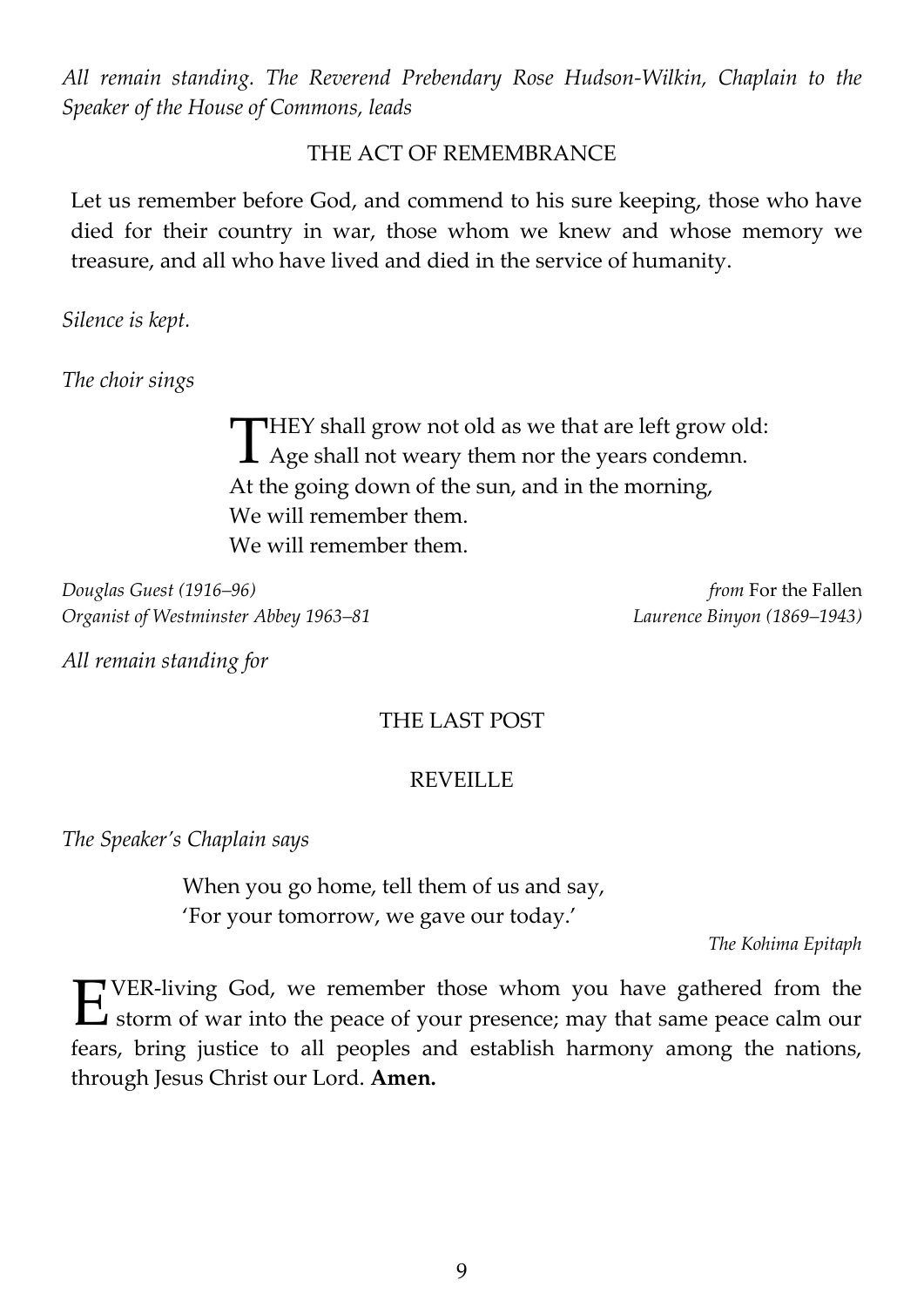## THE ACT OF COMMITMENT

Let us pledge ourselves anew to the service of God and our fellow men and women: that we may help, encourage, and comfort others, and support those working for the relief of the needy and for the peace and welfare of the nations.

**ORD God our Father, we pledge ourselves to serve you and all people in the CORD** God our Father, we pledge ourselves to serve you and all people in the cause of peace, for the relief of want and suffering, and for the praise of **your holy name. Guide us by your Spirit; give us wisdom; give us courage; give us hope; and keep us faithful, now and always. Amen.**

*The Reverend Jennifer Petersen, Minor Canon and Chaplain, and Members of the UK Youth Parliament, lead*

## THE PRAYERS

Let us pray to the One who causes light to shine out of darkness, fount of hope and life of the world.

*All kneel or sit.*

*Ian Volkov says*

OR all who gave themselves in service to this nation during the First World FOR all who gave themselves in service to this nation during the First World War; for the sacrifice of those in the Armed Forces and for the contribution of men and women across the Empire who offered themselves in service to the Crown.

Lord, hear us. **Lord, graciously hear us.**

*Jessica Minton says*

TOR the valuable work of Parliament throughout the war years; for the sacrifice  $\Gamma$  OR the valuable work of Parliament throughout the war years; for the sacrifice and service of members of the Houses of Commons and Lords, their families and House staff; for the greater participation of women in the civil service; and for the continuation and growth of democracy.

Lord, hear us. **Lord, graciously hear us.**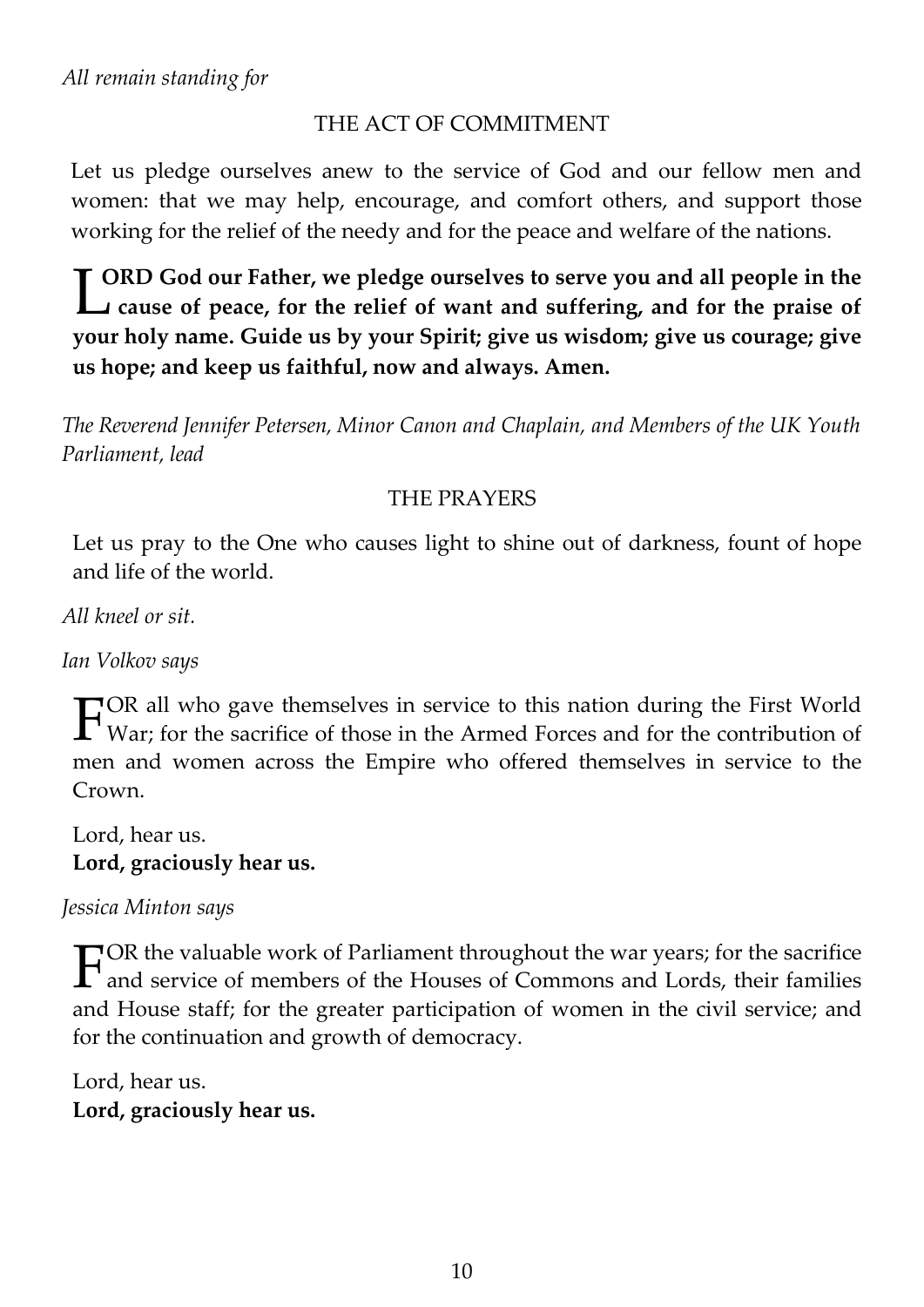## *Dominic Jones says*

OR the health and happiness of our nation; for Her Majesty Queen Elizabeth FOR the health and happiness of our nation; for Her Majesty Queen Elizabeth<br>and all members of the Royal Family; for all who serve the public good both<br>in the delivery of the Majestic Angles Indian and the delivery nationally and locally, and for Her Majesty's Armed Forces deployed throughout the world.

Lord, hear us. **Lord, graciously hear us.**

*Oliver McCourty says*

OR nations, peoples, and communities divided or at war, and for people of  $\Gamma$ <sup>OR</sup> nations, peoples, and communities divided or at war, and for people of conscience and goodwill, of all faiths and none, who strive after peace and the flourishing of humankind.

Lord, hear us. **Lord, graciously hear us.**

*Shanté Jackson says*

OR a deeper sense of gratitude for the freedom we enjoy; that we may be renewed in our love of all that is good and holy; and for the grace and strength to continue the never-ending work of diplomacy and peace-making. F

Lord, hear us. **Lord, graciously hear us.**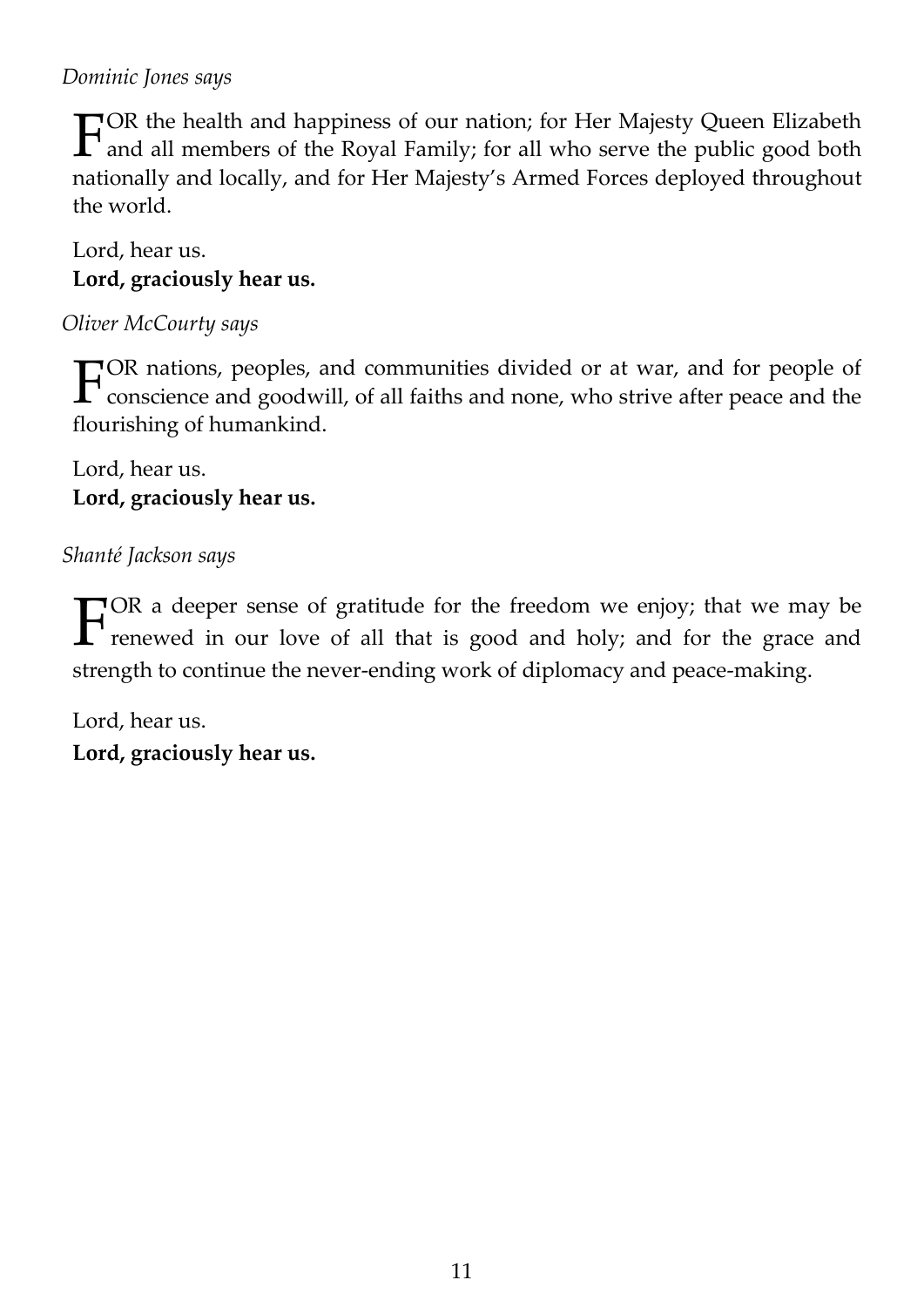#### *The Speaker's Chaplain says*

LMIGHTY God, by whom alone kings reign, and princes decree justice; and from whom alone cometh all counsel, wisdom, and understanding: we most humbly beseech thee to send down thy heavenly wisdom from above to direct and guide thy servants who sit as representatives of the people in Parliament. Grant we beseech thee, that, having thy grace always before their eyes, and laying aside all private interests, prejudices and partial affections, the result of their labours may be the glory of thy blessed name, the maintenance of true religion and justice, and the wealth, peace, and tranquillity of all our people. And so unite and knit together the hearts of all our people in true Christian love and charity that we may ever praise thee in thy Son Jesus Christ our Lord. **Amen.**  $\mathbf{A}^{\!\scriptscriptstyle L}_{\!\scriptscriptstyle\diagup}$ 

*The Parliamentary Prayer*

#### *The Chaplain concludes*

As we look for the coming of the kingdom in its fullness, Lord teach us to pray:

**UR Father, who art in heaven, hallowed be thy name; thy kingdom come; thy will be done; on earth as it is in heaven. Give us this day our daily bread. And forgive us our trespasses, as we forgive those who trespass against us. And lead us not into temptation; but deliver us from evil. For thine is the kingdom, the power, and the glory, for ever and ever. Amen.** O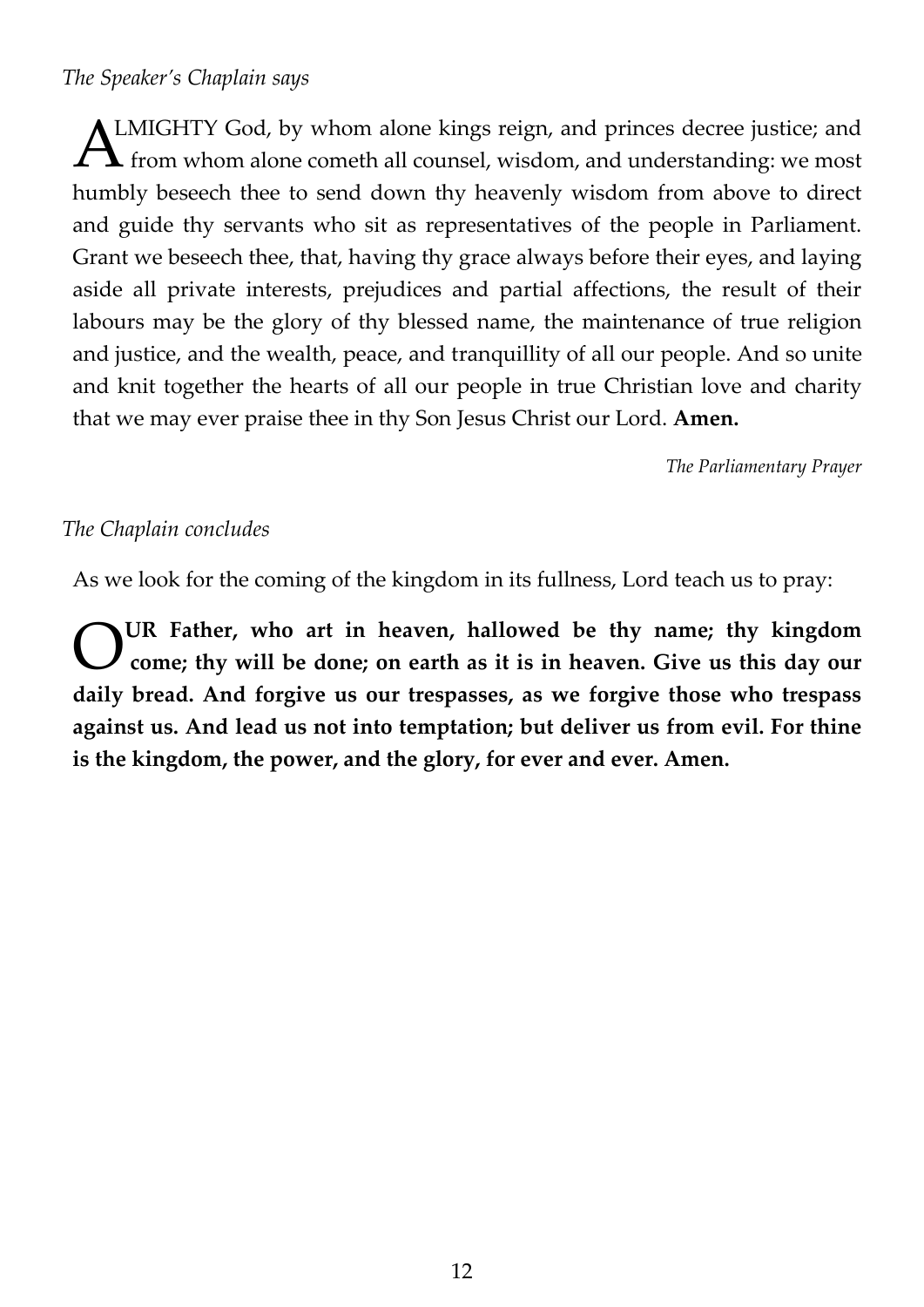#### THE HYMN



 $A<sup>LL</sup>$  my hope on God is founded;<br>M is doth still my trust renew.  $\blacktriangle$  he doth still my trust renew. Me through change and chance he guideth, only good and only true. God unknown, he alone calls my heart to be his own. Pride of man and earthly glory, sword and crown betray his trust; what with care and toil he buildeth, tower and temple, fall to dust. But God's power, hour by hour, is my temple and my tower. God's great goodness aye endureth, deep his wisdom, passing thought: splendour, light, and life attend him,

 beauty springeth out of naught. Evermore from his store new-born worlds rise and adore.

Still from man to God eternal sacrifice of praise be done, high above all praises praising for the gift of Christ his Son. Christ doth call one and all: ye who follow shall not fall.

*Michael 333 NEH* Meine Hoffnung stehet feste *Joachim Neander (1650–80) Herbert Howells (1892–1983) translated by Robert Bridges (1844–1930)*